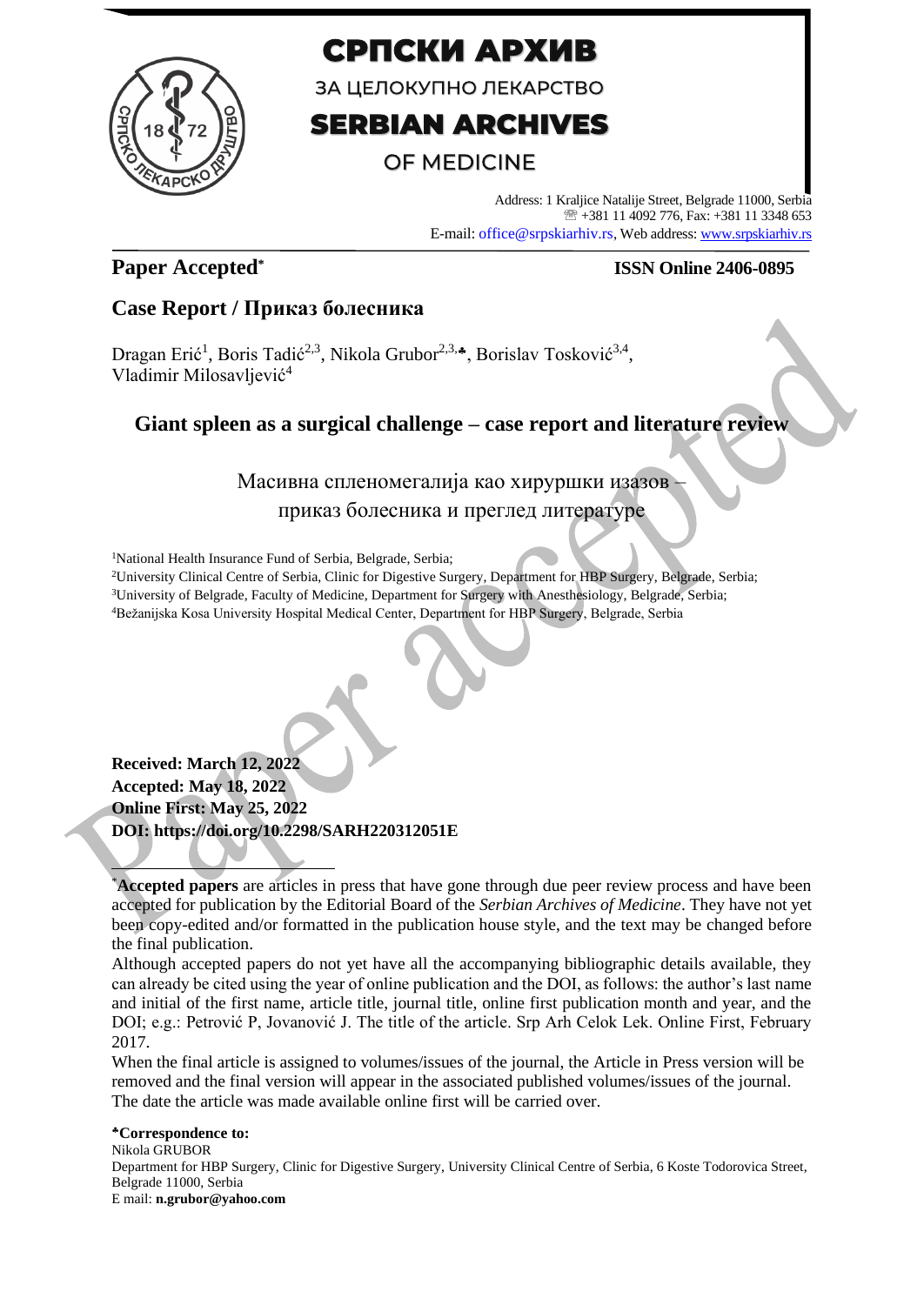Масивна спленомегалија као хируршки изазов – приказ болесника и преглед литературе

#### **SUMMARY**

**Introduction** According to the guidelines of the European Association of Endoscopic Surgery (EAES), any case where the maximum craniocaudal splenic diameter exceeds 20 cm is considered as massive splenomegaly. In addition to metabolic, hematological, and hemodynamic problems enlarged spleen may cause mechanical difficulties due to the pressure to surrounding organs and vascular structures. The aim of this paper is to present the surgical challenges and technique applied in massive splenomegaly, in a patient who had neglected the importance of regular medical checkups.

**Case outline** We present a 62-year-old male patient who was admitted to hospital for treatment of previously clinically and radiologically verified splenomegaly but who neglected the importance of regular checkups and medical treatment. Splenectomy was performed with splenic specimen 38 cm in its maximal diameter.

**Conclusion** Taking into consideration all the possible benefits and possible complications of surgical treatment, including the quality of life of splenectomized patients, comprehensive preoperative assessment should be made, and surgical treatment selectively applied.

**Keywords:** splenomegaly; massive splenomegaly; splenectomy

#### **САЖЕТАК**

**Увод** Према критеријумима Европског удружења за ендоскопску хирургију масивна спленомегалија подразумева случајеве у којима је максимални кранио-каудални дијаметар слезине превазилази 20 цм. Осим метаболичких, хематолошких и хемодинамских поремећаја, значајно увећана слезина може испољавати непожељан компресивни ефекат на суседне органе и васкуларне структуре. . Циљ овог приказа случаја је да се прикажу изазови и техника хируршког лечења масивне спленомегалије. **Приказ болесника** Болесник стар 62 године са раније дијагностикованом спленомегалијом који је занемарио значај редовних контролних прегледа, примљен је на клинику због тегоба узрокованих масивном спленомегалијом. Након пажљиво спроведене преоперативне припреме одстрањена је слезина кранио-каудалног дијаметра 38 цм.

**Закључак** Узимајући у обзир све могуће бенефите али и компликације хируршког лечења болесника са масивном спленомегалијом, неопходна је свеобухватна преоперативна хируршка процена и припрема, а хируршко лечење се планира у пажљиво изабраним случајевима.

**Кључне речи:** спленомегалија; масивна спленомегалија; спленектомија

### **INTRODUCTION**

Massive splenomegaly is an enlargement of the spleen that can occur in a wide array of diseases and conditions. According to the guidelines of the European Association of Endoscopic Surgery (EAES), any case where the maximum craniocaudal splenic diameter exceeds 20 cm is considered as massive splenomegaly [1].

In addition to metabolic, hematological, and hemodynamic problems, an enlarged spleen may also cause mechanical difficulties. Due to the pressure to surrounding organs and vascular structures, patients often complain of a sense of heaviness in the abdomen, frequent perspiration, nausea, indigestion, etc. [2].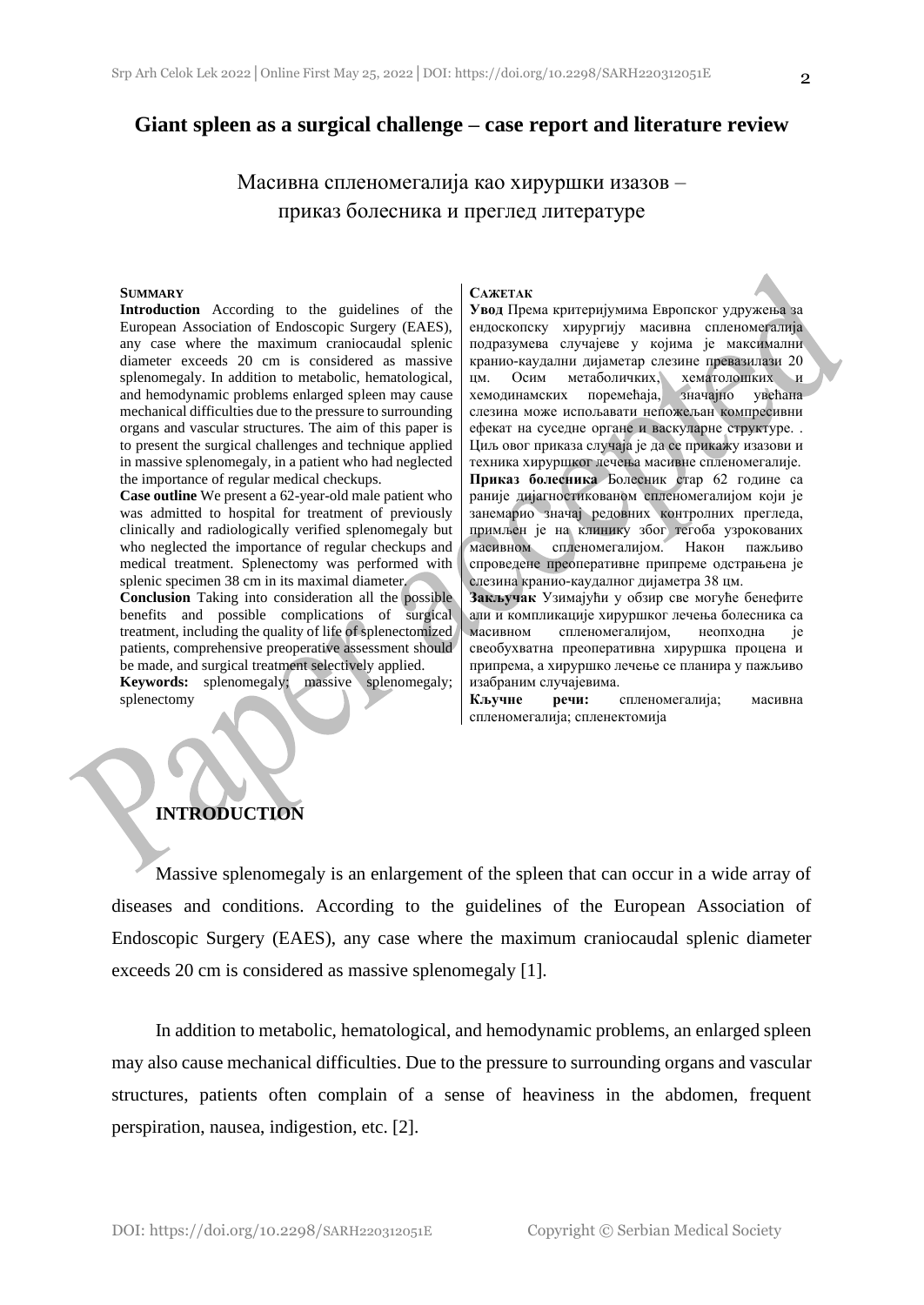The diagnostics in splenomegaly, depending on the cause, entails a series of procedures, starting with a physical exam, and also including abdominal ultrasonography, computerized tomography (CT), magnetic resonance imaging (MRI), laboratory analyses, and finally splenectomy. A definitive diagnosis is established after histopathological examination [2, 3, 4].

Splenomegaly treatment may be nonsurgical, which includes the treatment of the basic cause of spleen enlargement, as well as surgical. Surgical treatment involves the removal of the spleen, necessitated by the difficulties that its size causes, and also by rupture or imminent risk of rupture. Also, when preoperative diagnostics does not offer reliable data, splenectomy is performed for diagnostic purposes [5].

The aim of our paper is to present the surgical technique applied in massive splenomegaly, in a patient who had neglected to observe the importance of regular checkups and medical treatment.

### **CASE REPORT**

We present a 62-year-old male patient who was admitted to hospital for treatment of previously clinically and radiologically verified splenomegaly. Abdominal CT detected an enlarged spleen of enormous size - 39.3 cm (Figure 1). At admission, we learned from the patient that he had been diagnosed with an enlarged spleen a number of years before, that he had had bone marrow biopsy several times and that the results of the biopsies had been normal. We also found out that he had not been keeping up with regular check-ups and examinations during the previous several years. Medical records revealed that he had undergone urinary bladder surgery several years before, due to calculosis, as well as surgery of bilateral inguinal hernia, two years before.

Two months before admission to our hospital the patient visited his doctor complaining of abdominal pain, the sensation of heaviness, discomfort and increased perspiration. After complete radiological diagnostics had been performed, the patient was examined and tested by a hematologist. Immunophenotyping of peripheral blood was performed and it was determined that the patient had the B monoclinic population which was Pan B+, CD5-, CD10-, FMC7+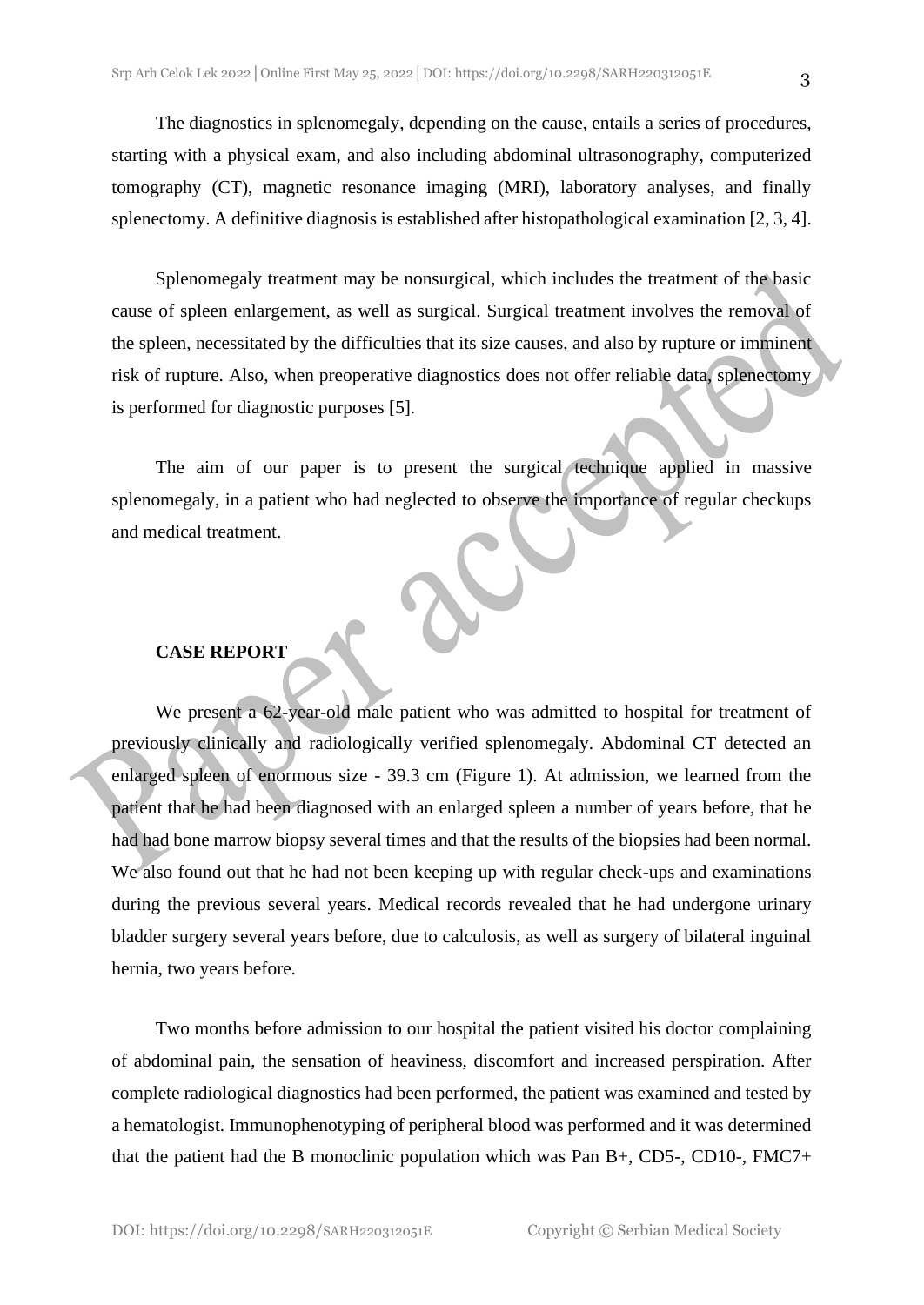hetero, CD23+ hetero, CD38+ hetero, with IgM/kappa+, with a HILL score of 1. In other laboratory results there was a marked monoclinic IgM kappa paraprotein in low concentration.

Upon the completion of hematological diagnostics and preparation, further surgical treatment was decided on during a clinical case conference. After preoperative preparations were performed, the patient was placed under general anesthesia and the abdomen was opened with midline laparotomy. The abdomen revealed an enlarged spleen interspersed with white patches (Figure 2), which was pressing the surrounding organs and vascular structures to the opposite side of the abdomen. The next step was the mobilization of the spleen with the aid of the LigaSure device (SurgRx, Redwood City, CA), for severing splenic ligaments. We first identified the lienal artery and vein, which were then, through careful preparation, ligated and severed. Then, we dealt with the short gastric blood vessels, also with the use of LigaSure. After this, splenectomy was completed without incident and removed from the abdomen in its entirety. After hemostasis was established, an abdominal drain was placed in the left subphrenic space, and the abdomen was closed by anatomical layers.

The splenic tissue specimen taken after the removal of the spleen from the abdomen (Figure 3) was sent for definitive histopathological examination, which confirmed hairy cell leukemia.

The patient was discharged from hospital on the  $6<sup>th</sup>$  postoperative day with prescribed antibiotic prophylaxis and a recommendation for post splenectomy immunization. Also, the patient was referred for further treatment and follow-up with a hematologist.

All procedures performed in studies involving human participants were in accordance with the ethical standards of the institutional and/or national research committee and with the 1964 Helsinki declaration and its later amendments or comparable ethical standards.

### **DISCUSSION**

Clinically massive splenomegaly represents a finding corresponding with a palpable mass in the abdomen below the left costal margin at a distance  $> 8$  cm towards the superior iliac spine. The recommendation of the EAES is to use metric units for defining splenomegaly in preoperative imaging diagnostics. The golden standard in diagnosing and determining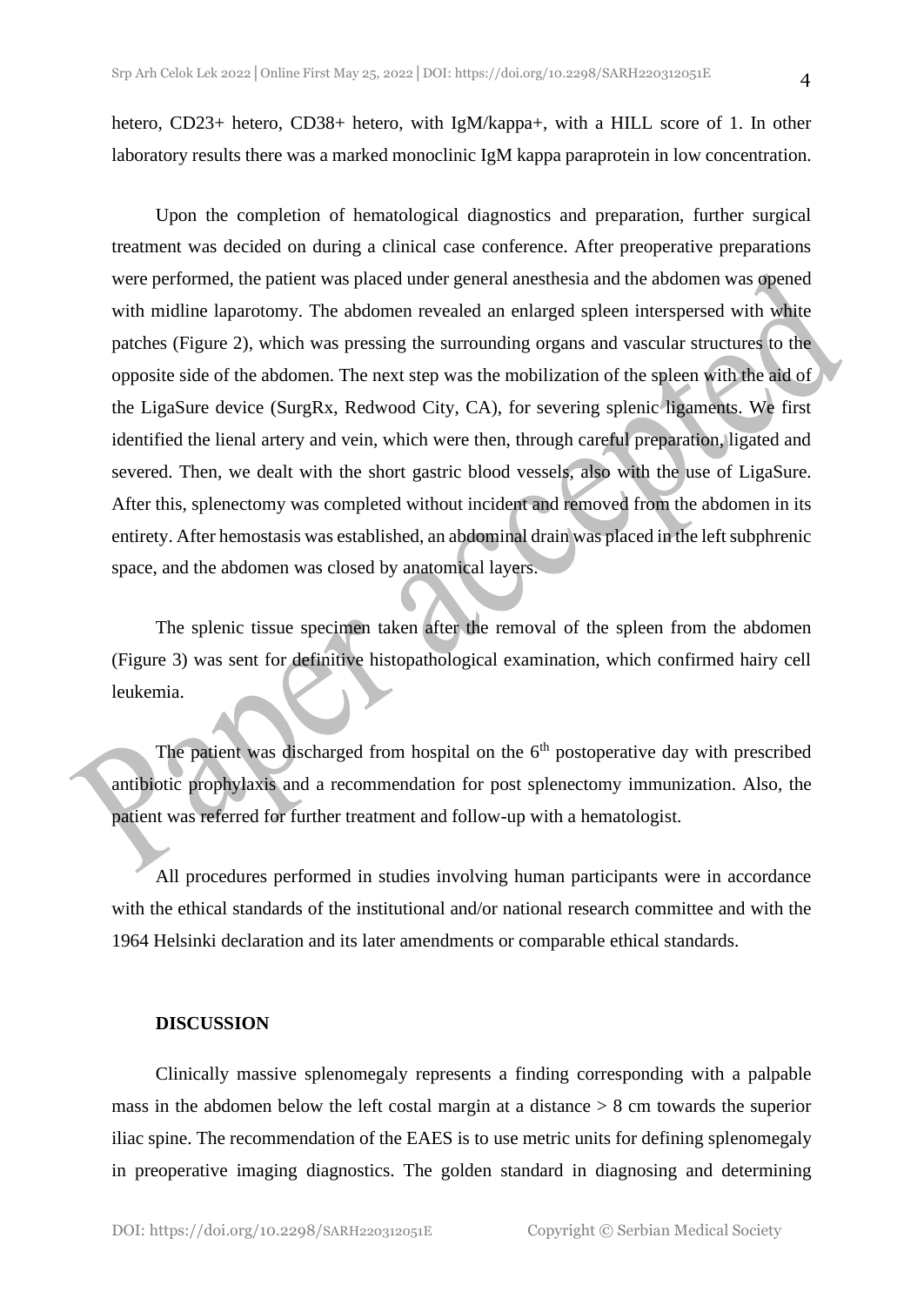massive splenomegaly is calculating the splenic volume, however this procedure requires more time than standard radiological methods [5, 6].

An enlarged spleen can occur within numerous infectious diseases, also, in hereditary diseases, immunological diseases, as well as in hematological diseases. The most frequent causes of splenomegaly are shown in Table 1 [7].

Pronounced symptoms are mostly present in massive splenic enlargement, which is why patients commonly complain of symptoms manifesting after food intake, of the inability to adequately empty their bladders, of obstructive complaints, as well as of the inability to flex their trunk [8, 9, 10].

In the patient we are presenting, the symptoms were the main reason for his visiting the doctor again. It is our belief, based on insight into the medical records, that bilateral inguinal hernia was directly caused by splenic enlargement and increased pressure within the abdomen.

Splenomegaly can generally be treated with medication, with reductive therapy (radiation therapy), although, in massive splenomegaly, potential complications related to this condition should always be taken into consideration, which is why, in this sense, surgical treatment should not be delayed. As a treatment modality in potential rupture, preoperative embolization of the splenic artery should be considered, when there are technical conditions for this procedure, since, in this way, the possibility of bleeding is reduced and partial reduction of the volume of the spleen is achieved, which further facilitates surgical treatment [11, 12, 13].

Since the diagnosis had been established preoperatively and since other treatment options had been exhausted, splenectomy was performed in our patient as a form of palliative treatment, i.e., debulking.

Surgical treatment is a second, sometimes a third therapeutic option, in treating splenomegaly. Taking into consideration all the possible benefits and possible complications of surgical treatment, including the quality of life of splenectomized patients, preoperative assessment should be made, and surgical treatment should be selectively applied, bearing in mind that massive splenomegaly is a great surgical challenge.

### **Conflict of interest:** None declared.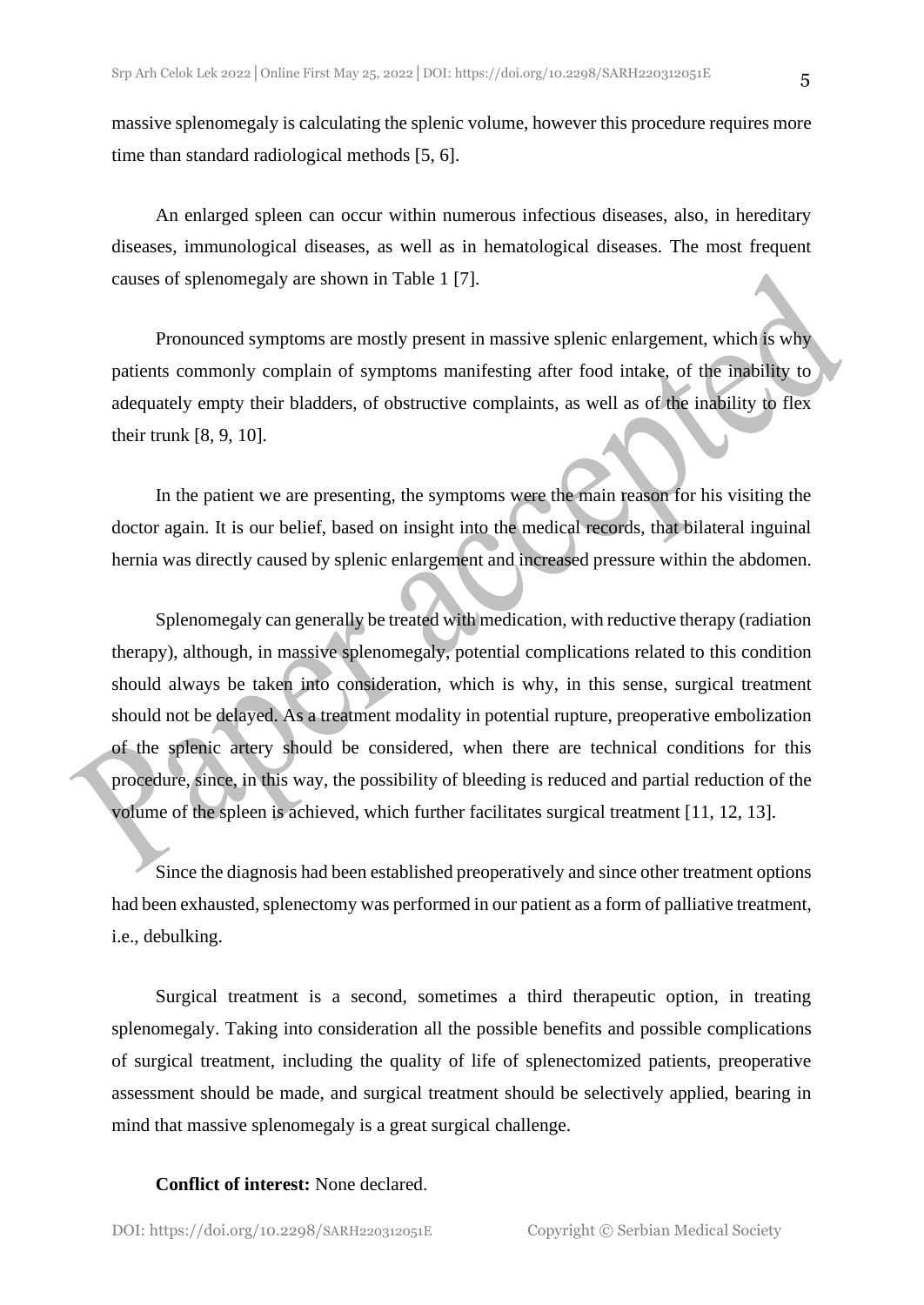### **REFERENCES**

- 1. Habermalz B, Sauerland S, Decker G, Delaitre B, Gigot JF, Leandros E, et al. Laparoscopic splenectomy: the clinical practice guidelines of the European Association for Endoscopic Surgery (EAES). Surg Endosc. 2008 Apr;22(4):821-48. doi: 10.1007/s00464-007-9735-5. PMID: 18293036
- 2. Fieldman L, Munshi A, Al-Mahroos M, Fried G. The Spleen. Maingot's abdominal operations. 13th ed. New York: McGraw-Hill; 2019. p. 1239-49.
- 3. Aldulaimi S, Mendez AM. Splenomegaly: Diagnosis and Management in Adults. Am Fam Physician. 2021;104(3):271-276. PMID: 34523897.
- 4. Lee MW, Yeon SH, Ryu H, Song IC, Lee HJ, Yun HJ, et al. Volumetric Splenomegaly in Patients With Polycythemia Vera. J Korean Med Sci. 2022 Mar 21;37(11):e87. doi: 10.3346/jkms.2022.37.e87. PMID: 35315598;
- 5. Lemaire J, Rosière A, Bertrand C, Bihin B, Donckier JE, Michel LA. Surgery for massive splenomegaly. BJS Open. 2017 Apr 6;1(1):11-17. doi: 10.1002/bjs5.1. PMID: 29951600
- 6. Sjoberg BP, Menias CO, Lubner MG, Mellnick VM, Pickhardt PJ. Splenomegaly: A Combined Clinical and Radiologic Approach to the Differential Diagnosis. Gastroenterol Clin North Am. 2018 Sep;47(3):643-666. doi: 10.1016/j.gtc.2018.04.009. PMID: 30115442.
- 7. Chapman J, Bansal P, Goyal A, Azevedo AM. Splenomegaly. 2021 Aug 11. In: StatPearls . Treasure Island (FL): StatPearls Publishing; 2022 . PMID: 28613657.
- 8. Tago M, Fujiwara M, Nakashima T, Makio S, Hirakawa Y, Tokushima M, et al. Massive splenomegaly requiring differential diagnosis of hematologic malignancies. Clin Case Rep. 2022;10(3):e05512. doi: 10.1002/ccr3.5512. PMID: 35310319;
- 9. Pavlovic-Popovic, Zora, Bojan Zaric, Zdravko Kosjerina, Dragana Petrovic. Splenomegaly in Sarcoidosis: Frequency, Treatment, Prognosis and Long-Term Follow-Up. Srpski Arhiv Za Celokupno Lekarstvo. 2015; 143 5–6): 279–83. https://doi.org/10.2298/SARH1506279P.
- 10. Ammad Ud Din M, Shapiro J, Sham R. Massive splenomegaly in hairy cell leukemia causing urinary retention. Clin Case Rep. 2020 Dec 4;9(2):1027-1028. doi: 10.1002/ccr3.3624. PMID: 33598291.
- 11. Hudson VE, Rogers PS, Bennett JMH. Management of massive splenomegaly. Clin Case Rep. 2021 Aug 21;9(8):e04603. doi: 10.1002/ccr3.4603. PMID: 34457283.
- 12. Markovic O, Divac A, Lukic F, Mrda D , Vidovic A, Zdravkovic M, et al. Successful Treatment of Spontaneous Rupture of the Spleen by Embolization of Splenic Artery in a Patient with Acute Promyelocytic Leukaemia and COVID-19 Infection. Open Journal of Emergency Medicine.2021; 9, 60-65. doi: 10.4236/ojem.2021.93008.
- 13. Zaorsky NG, Williams GR, Barta SK, Esnaola NF, Kropf PL, Hayes SB, et al. Splenic irradiation for splenomegaly: A systematic review. Cancer Treat Rev. 2017 Feb;53:47-52. doi: 10.1016/j.ctrv.2016.11.016. PMID: 28063304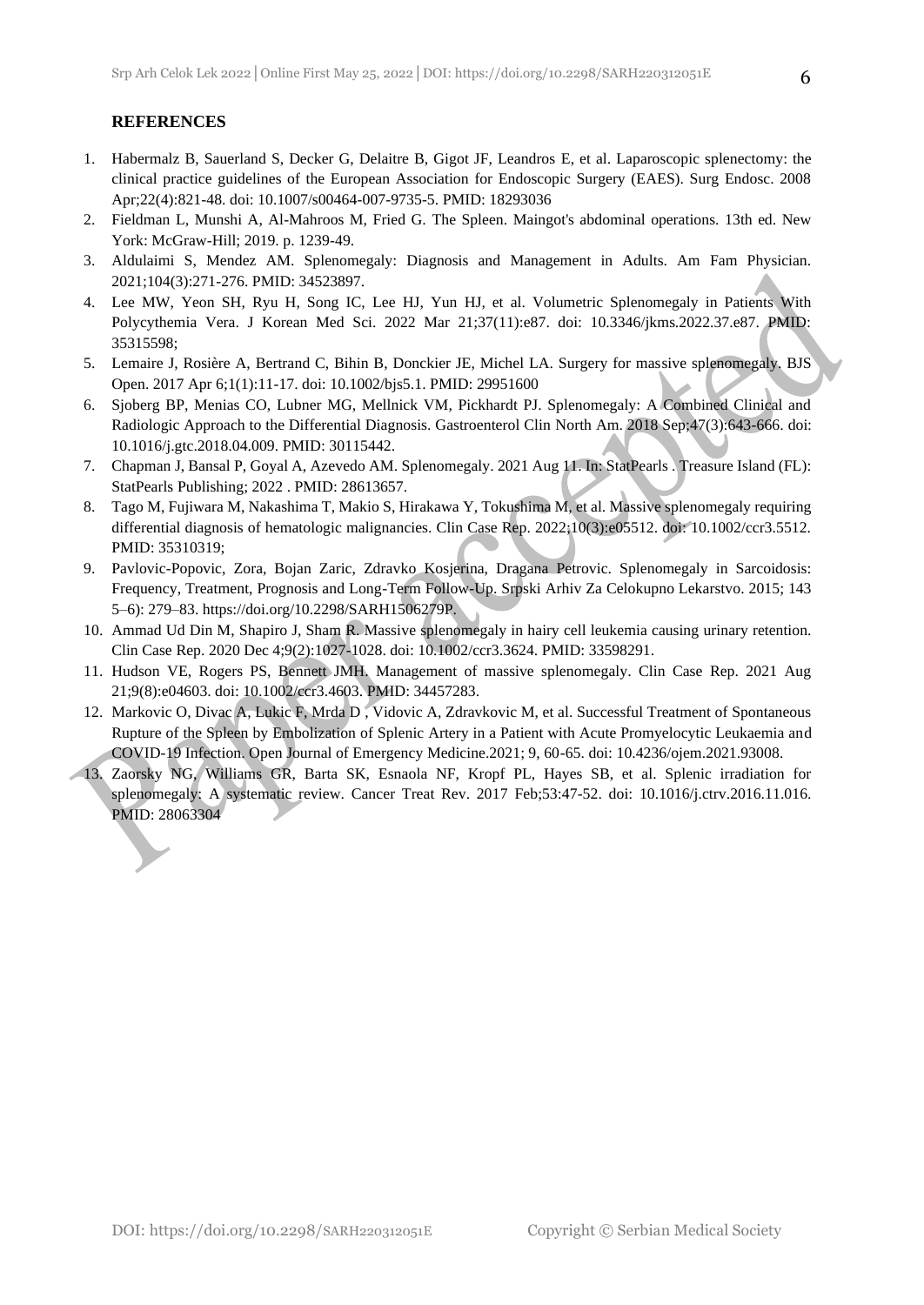

**Figure 1.** Abdominal computed tomography detected an enlarged spleen of enormous size, 39.5 in diameter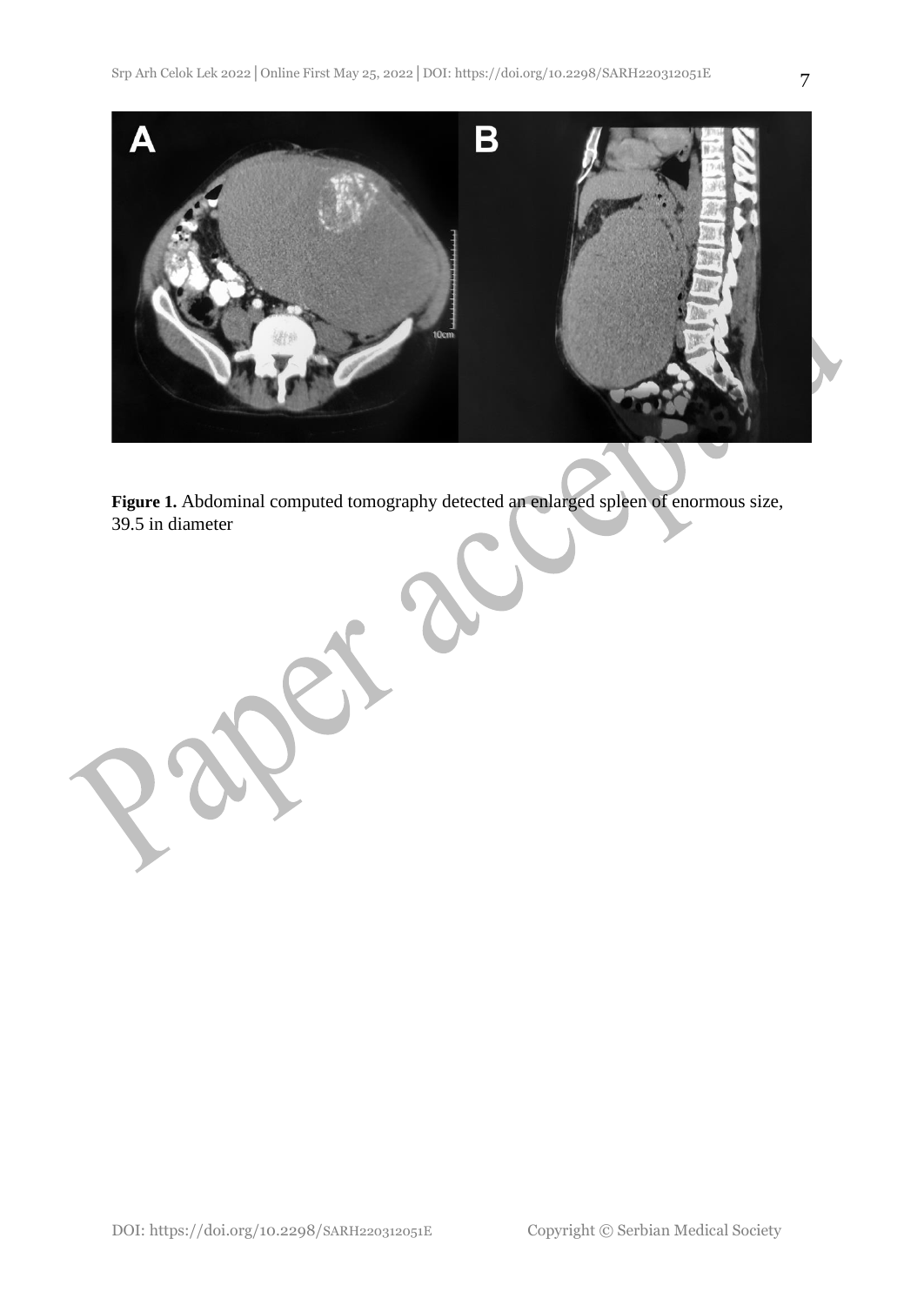

Figure 2. Intraoperative photo shows the enlarged spleen that occupied most of the abdominal cavity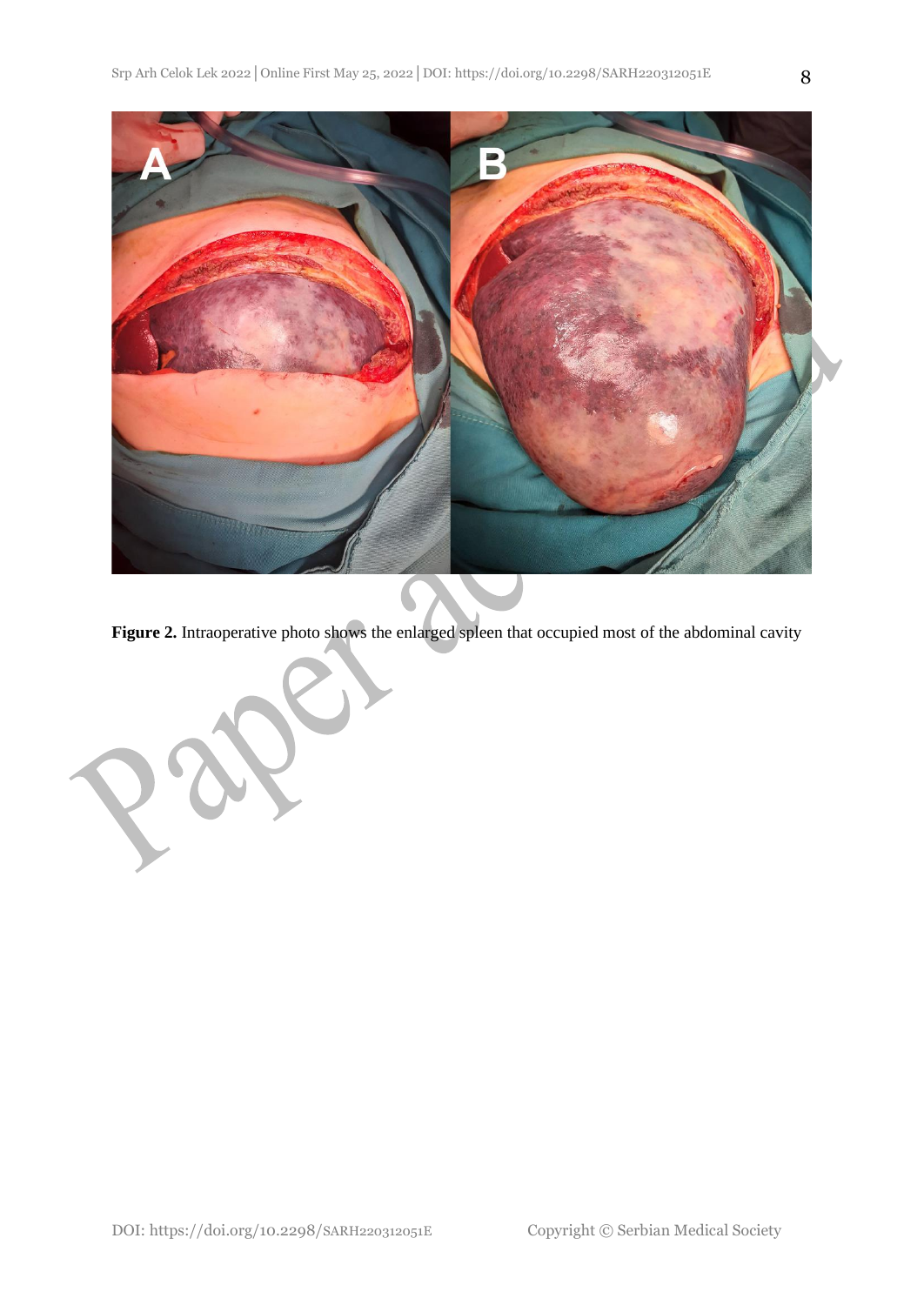